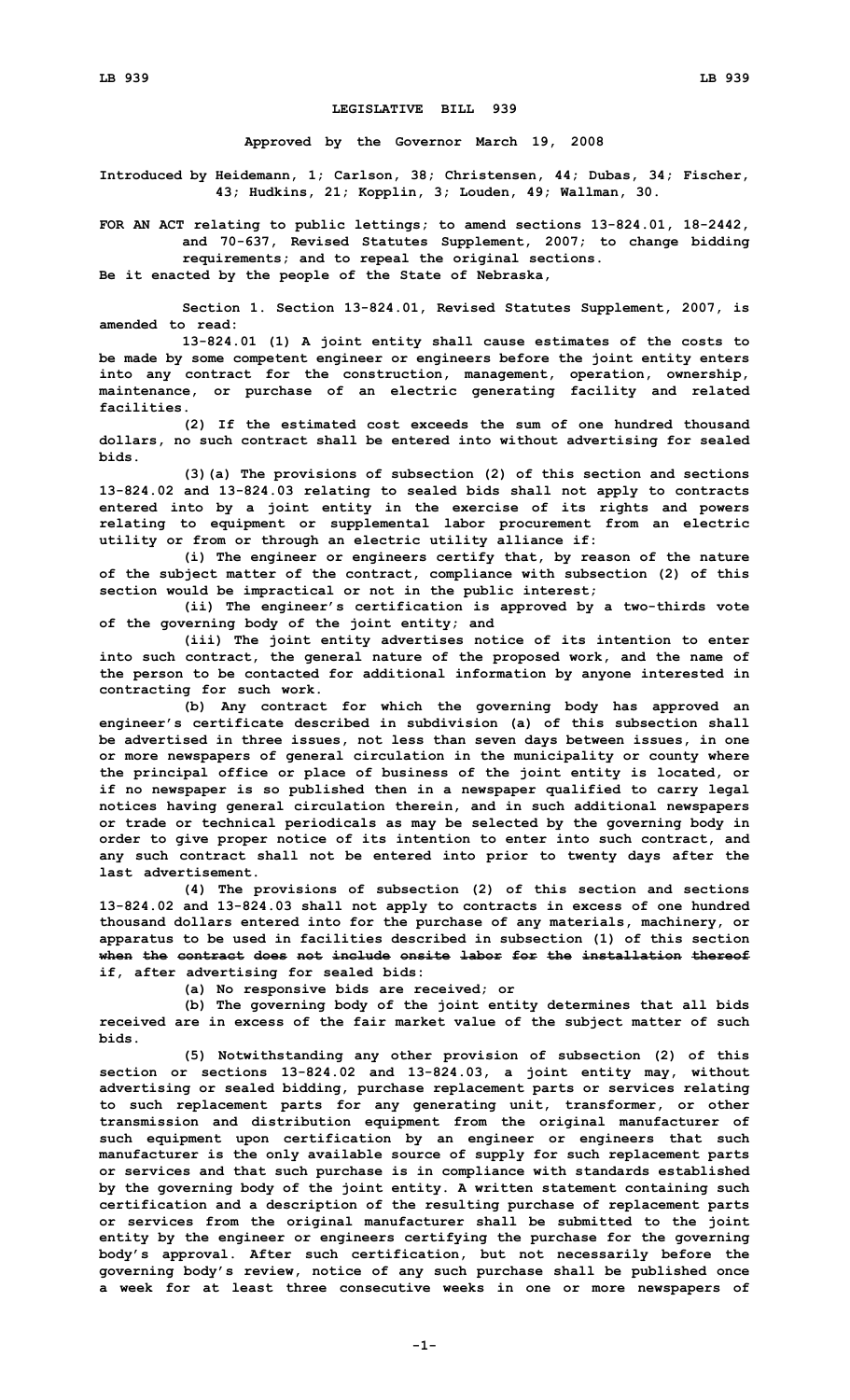**general circulation in the municipality or county where the principal office or place of business of the joint entity is located and published in such additional newspapers or trade or technical periodicals as may be selected by the governing body in order to give proper notice of such purchase.**

**(6) Notwithstanding any other provision of subsection (2) of this section or sections 13-824.02 and 13-824.03, <sup>a</sup> joint entity may, without advertising or sealed bidding, purchase used equipment and materials on <sup>a</sup> negotiated basis upon certification by an engineer that such equipment is or such materials are in compliance with standards established by the governing body. A written statement containing such certification shall be submitted to the joint entity by the engineer for the governing body's approval.**

**Sec. 2. Section 18-2442, Revised Statutes Supplement, 2007, is amended to read:**

**18-2442 (1) An agency shall cause estimates of the costs to be made by some competent engineer or engineers before the agency enters into any contract for:**

**(a) The construction, reconstruction, remodeling, building, alteration, maintenance, repair, extension, or improvement, for the use of the agency, of any:**

**(i) Power project, power plant, or system;**

**(ii) Irrigation works; or**

**(iii) Part or section of <sup>a</sup> project, plant, system, or works described in subdivision (i) or (ii) of this subdivision; or**

**(b) The purchase of any materials, machinery, or apparatus to be used in <sup>a</sup> project, plant, system, or works described in subdivision (1)(a) of this section.**

**(2) If the estimated cost exceeds the sum of one hundred thousand dollars, no such contract shall be entered into without advertising for sealed bids.**

**(3)(a) The provisions of subsection (2) of this section and sections 18-2443 and 18-2444 relating to sealed bids shall not apply to contracts entered into by an agency in the exercise of its rights and powers relating to (i) radioactive material or the energy therefrom, (ii) any technologically complex or unique equipment, (iii) equipment or supplemental labor procurement from an electric utility or from or through an electric utility alliance, or (iv) any maintenance or repair, if the requirements of subdivisions (b) and (c) of this subsection are met.**

**(b) A contract described in subdivision (a) of this subsection need not comply with subsection (2) of this section or sections 18-2443 and 18-2444 if:**

**(i) The engineer or engineers certify that, by reason of the nature of the subject matter of the contract, compliance with subsection (2) of this section would be impractical or not in the public interest;**

**(ii) The engineer's certification is approved by <sup>a</sup> two-thirds vote of the board; and**

**(iii) The agency advertises notice of its intention to enter into such contract, the general nature of the proposed work, and the name of the person to be contacted for additional information by anyone interested in contracting for such work.**

**(c) Any contract for which the board has approved an engineer's certificate described in subdivision (b) of this subsection shall be advertised in three issues, not less than seven days between issues, in one or more newspapers of general circulation in the municipality or county where the principal office or place of business of the agency is located, or if no newspaper is so published then in <sup>a</sup> newspaper qualified to carry legal notices having general circulation therein, and in such additional newspapers or trade or technical periodicals as may be selected by the board in order to give proper notice of its intention to enter into such contract, and any such contract shall not be entered into prior to twenty days after the last advertisement.**

**(4) The provisions of subsection (2) of this section and sections 18-2443 and 18-2444 shall not apply to contracts in excess of one hundred thousand dollars entered into for the purchase of any materials, machinery, or apparatus to be used in projects, plants, systems, or works described in subdivision (1)(a) of this section when the contract does not include onsite labor for the installation thereof if, after advertising for sealed bids:**

**(a) No responsive bids are received; or**

**(b) The board of directors of such agency determines that all bids received are in excess of the fair market value of the subject matter of such bids.**

**(5) Notwithstanding any other provision of subsection (2) of this section or sections 18-2443 and 18-2444, an agency may, without advertising**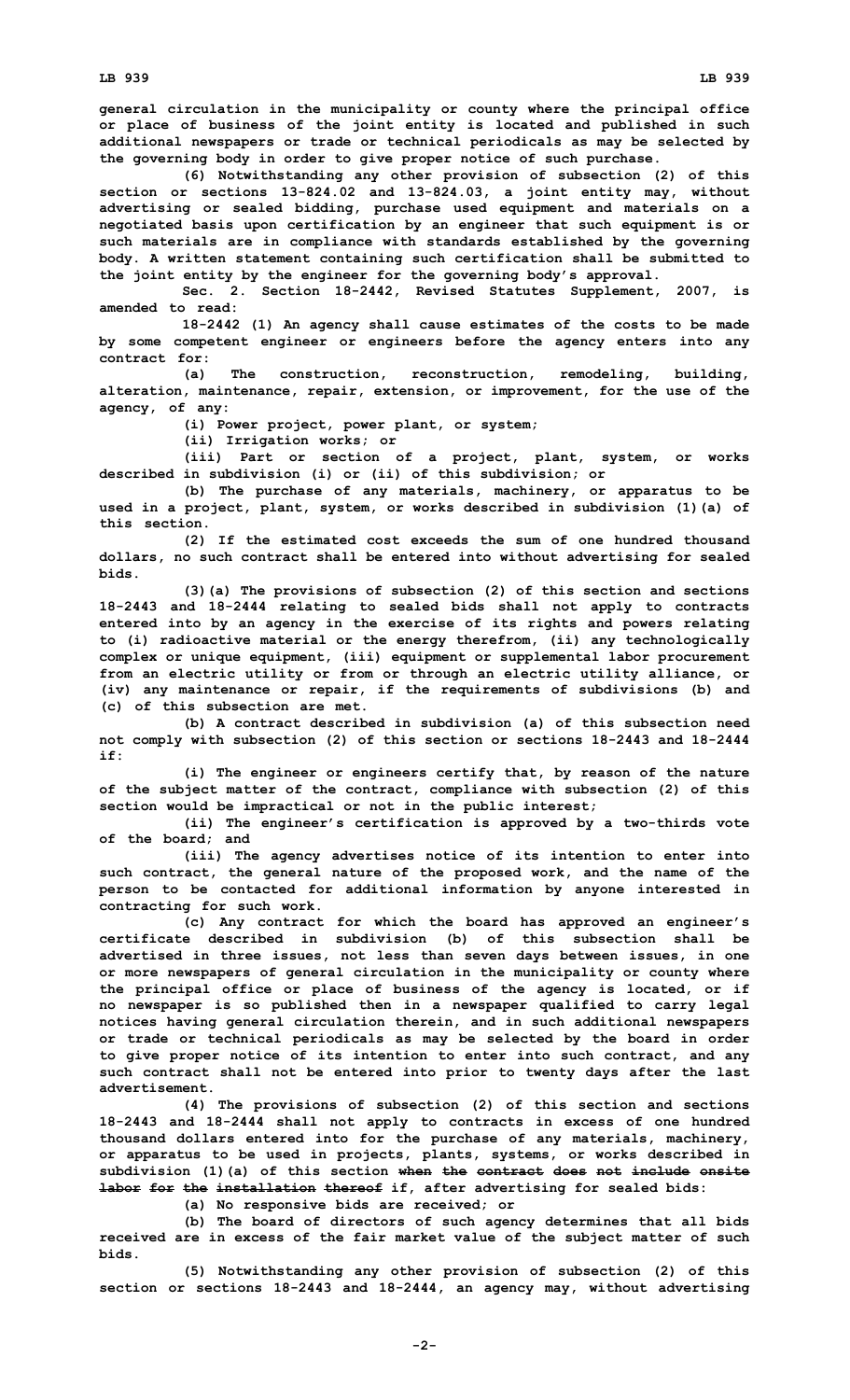**or sealed bidding, purchase replacement parts or services relating to such replacement parts for any generating unit, transformer, or other transmission and distribution equipment from the original manufacturer of such equipment upon certification by an engineer or engineers that such manufacturer is the only available source of supply for such replacement parts or services and that such purchase is in compliance with standards established by the board. A written statement containing such certification and <sup>a</sup> description of the resulting purchase of replacement parts or services from the original manufacturer shall be submitted to the board by the engineer or engineers certifying the purchase for the board's approval. After such certification, but not necessarily before the board's review, notice of any such purchase shall be published once <sup>a</sup> week for at least three consecutive weeks in one or more newspapers of general circulation in the municipality or county where the principal office or place of business of the agency is located and published in such additional newspapers or trade or technical periodicals as may be selected by the board in order to give proper notice of such purchase.**

**(6) Notwithstanding any other provision of subsection (2) of this section or sections 18-2443 and 18-2444, an agency may, without advertising or sealed bidding, purchase used equipment and materials on <sup>a</sup> negotiated basis upon certification by an engineer that such equipment is or such materials are in compliance with standards established by the board. A written statement containing such certification shall be submitted to the board by the engineer for the board's approval.**

**Sec. 3. Section 70-637, Revised Statutes Supplement, 2007, is amended to read:**

**70-637 (1) A district shall cause estimates of the costs to be made by some competent engineer or engineers before the district enters into any contract for:**

**(a) The construction, reconstruction, remodeling, building, alteration, maintenance, repair, extension, or improvement, for the use of the district, of any:**

**(i) Power plant or system;**

**(ii) Hydrogen production, storage, or distribution system;**

**(iii) Ethanol production or distribution system;**

**(iv) Irrigation works; or**

**(v) Part or section of <sup>a</sup> system or works described in subdivisions (i) through (iv) of this subdivision; or**

**(b) The purchase of any materials, machinery, or apparatus to be used in the projects described in subdivision (1)(a) of this section.**

**(2) If the estimated cost exceeds the sum of one hundred thousand dollars, no such contract shall be entered into without advertising for sealed bids.**

**(3) Notwithstanding the provisions of subsection (2) of this section and sections 70-638 and 70-639, the board of directors of the district may negotiate directly with sheltered workshops pursuant to section 48-1503.**

**(4)(a) The provisions of subsection (2) of this section and sections 70-638 and 70-639 relating to sealed bids shall not apply to contracts entered into by <sup>a</sup> district in the exercise of its rights and powers relating to (i) radioactive material or the energy therefrom, (ii) any technologically complex or unique equipment, (iii) equipment or supplemental labor procurement from an electric utility or from or through an electric utility alliance, or (iv) any maintenance or repair, if the requirements of subdivisions (b) and (c) of this subsection are met.**

**(b) A contract described in subdivision (a) of this subsection need not comply with subsection (2) of this section or section 70-638 or 70-639 if:**

**(i) The engineer or engineers certify that, by reason of the nature of the subject matter of the contract, compliance with subsection (2) of this section would be impractical or not in the public interest;**

**(ii) The engineer's certification is approved by <sup>a</sup> two-thirds vote of the board; and**

**(iii) The district advertises notice of its intention to enter into such contract, the general nature of the proposed work, and the name of the person to be contacted for additional information by anyone interested in contracting for such work.**

**(c) Any contract for which the board has approved an engineer's certificate described in subdivision (b) of this subsection shall be advertised in three issues not less than seven days between issues in one or more newspapers of general circulation in the district and in such additional newspapers or trade or technical periodicals as may be selected by the board in order to give proper notice of its intention to enter into such contract, and any such contract shall not be entered into prior to twenty days after the last advertisement.**